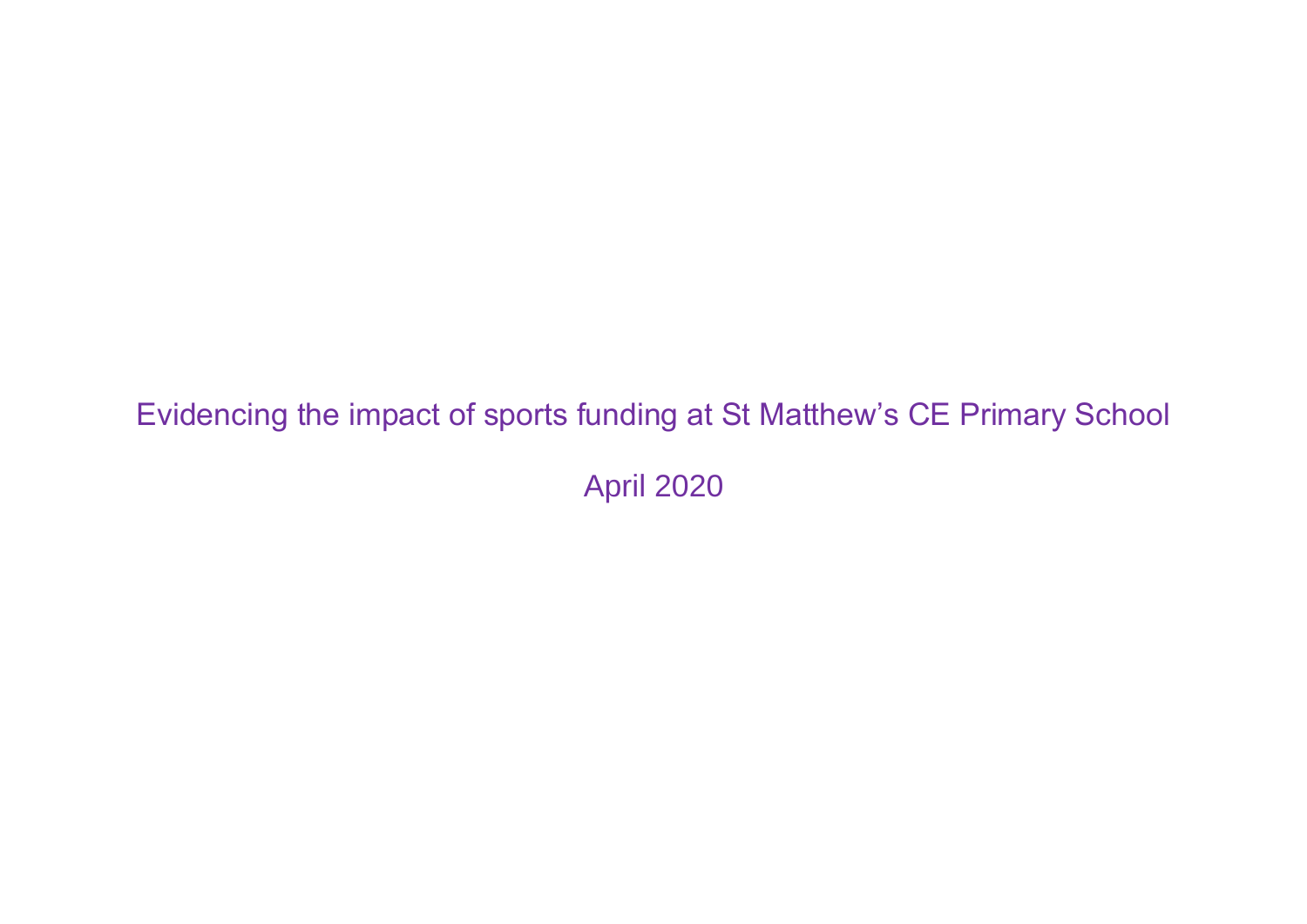Support for review and reflection - considering the five key indicators from DfE, what development needs are a priority for your setting and your pupils now and why? Use the space below to reflect on previous spend and key achievements and areas for development.

| Key achievements to date until July 2019:        | Areas for further improvement and baseline evidence of need:                                           |
|--------------------------------------------------|--------------------------------------------------------------------------------------------------------|
| Some success in a variety of competitive sports. | To increase the confidence, knowledge and skills of all staff in<br>teaching PE (dance in particular). |
|                                                  | Target less active children for lunchtime clubs.                                                       |
|                                                  | Increase the range of clubs we offer and competitions entered.                                         |

| Meeting national curriculum requirements for swimming and water safety.                                                                                                                                                     |                                                                                                                                                   |
|-----------------------------------------------------------------------------------------------------------------------------------------------------------------------------------------------------------------------------|---------------------------------------------------------------------------------------------------------------------------------------------------|
| What percentage of your current Year 6 cohort swim competently, confidently and proficiently over a distance of at<br>least 25 metres?                                                                                      | 61%                                                                                                                                               |
| N.B. Even though your pupils may swim in another year please report on their attainment on leaving<br>primary school at the end of the summer term 2020.                                                                    |                                                                                                                                                   |
| What percentage of your current Year 6 cohort use a range of strokes effectively [for example, front crawl,<br>backstroke and breaststroke]?                                                                                | $\%$                                                                                                                                              |
| What percentage of your current Year 6 cohort perform safe self-rescue in different water-based situations?                                                                                                                 | $\%$                                                                                                                                              |
| Schools can choose to use the Primary PE and Sport Premium to provide additional provision for swimming but this<br>must be for activity over and above the national curriculum requirements. Have you used it in this way? | No. Next year, we plan<br>to use funding for extra<br>swimming sessions for<br>those Year 6 children<br>who did not pass in Year<br>5 (post SATs) |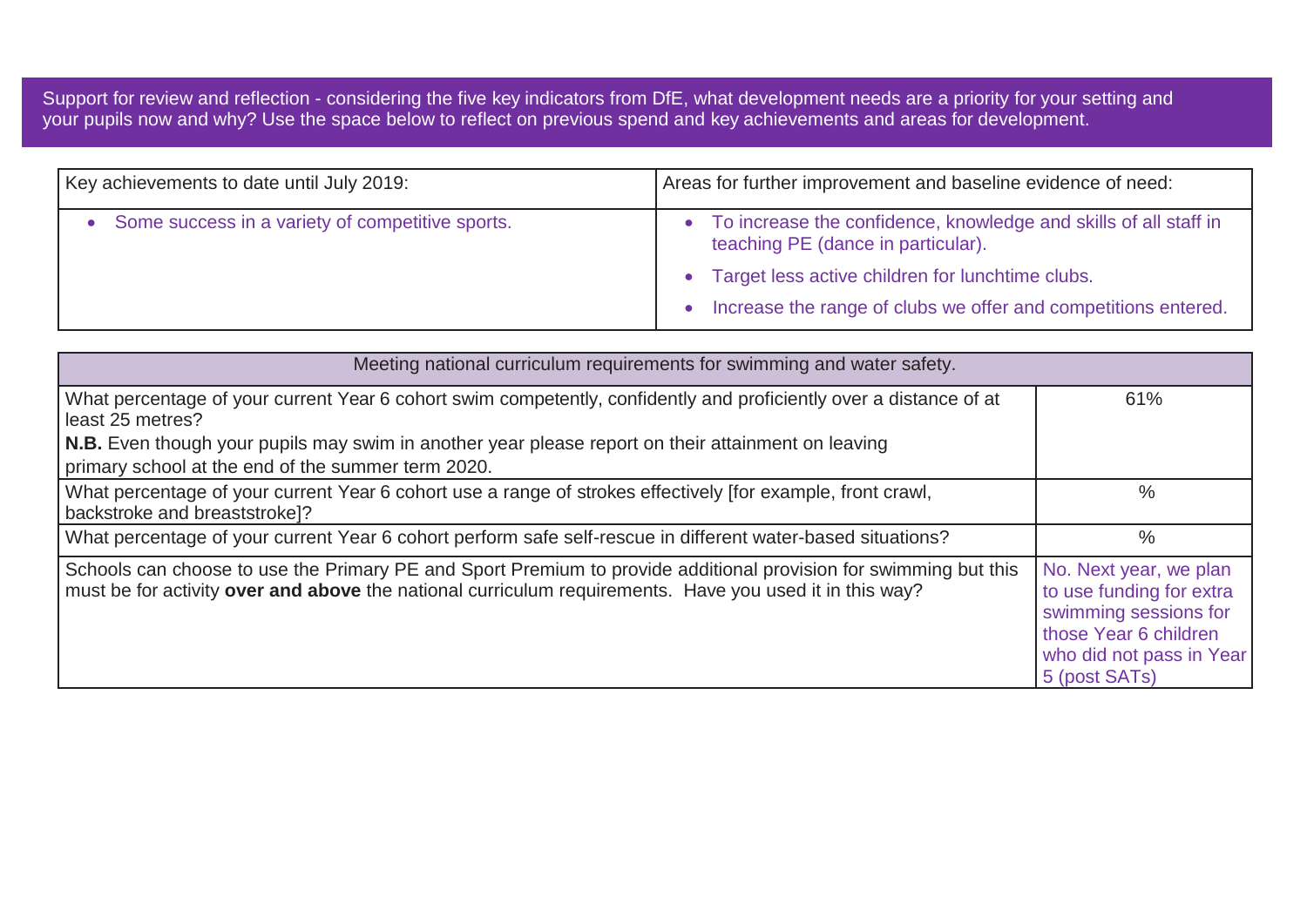## **Action Plan and Budget Tracking**

Capture your intended annual spend against the five key indicators. Clarify the success criteria and evidence of impact that you intend to measure to evaluate for pupils today and for the future.

| Academic Year: 2019/20                                                                                                                                                                                                   | Total fund allocated: £17,500 Date Updated: 25.11.19                                                                    |                       |                                                                                                                                               |                                             |
|--------------------------------------------------------------------------------------------------------------------------------------------------------------------------------------------------------------------------|-------------------------------------------------------------------------------------------------------------------------|-----------------------|-----------------------------------------------------------------------------------------------------------------------------------------------|---------------------------------------------|
| Key indicator 1: The engagement of all pupils in regular physical activity - Chief Medical Officer guidelines<br>recommend that primary school pupils undertake at least 30 minutes of physical activity a day in school |                                                                                                                         |                       |                                                                                                                                               | Percentage of total<br>allocation:          |
| <b>Intent</b>                                                                                                                                                                                                            | Implementation                                                                                                          |                       | <b>Impact</b>                                                                                                                                 | 35%                                         |
| Your school focus should be clear<br>about what you want the pupils to<br>know and be able to do and about<br>what they need to learn and to<br>consolidate through practice:                                            | Make sure your actions to<br>achieve are linked to your<br>intentions:                                                  | Funding<br>allocated: | Evidence of impact: what do<br>pupils now know and what can<br>they now do? What has<br>changed?:                                             | Sustainability and<br>suggested next steps: |
|                                                                                                                                                                                                                          |                                                                                                                         |                       | <b>Create healthy habits for life.</b><br><b>Positive impact on general</b><br>wellbeing.                                                     |                                             |
| Deliver high quality PE lessons<br>through the use of specialist<br>coaches.                                                                                                                                             | Coaches follow school<br>curriculum map to ensure<br>progression and coverage.                                          | £3040                 | Improved fitness, skills, knowledge.<br>Greater awareness of health and<br>active lifestyles.                                                 |                                             |
| <b>Provide active lunchtimes</b>                                                                                                                                                                                         | Coaches to offer activities and<br>games during lunchtimes to<br>keep children active (30<br>minutes of exercise daily) | £1710                 | More children are active and<br>involved in lunchtime activities.<br>Children's fitness and attitude to<br>health and wellbeing has improved. |                                             |
| Plan a range of playtime and<br>lunchtime activities to encourage<br>children to be more active.                                                                                                                         | unchtime leader training with<br><b>Freddy Fit.</b>                                                                     | £350                  |                                                                                                                                               |                                             |
| Introduce "The Daily Dash" with one Allotted time to complete The<br>year group (Year 5)                                                                                                                                 | Daily Dash three times a week.                                                                                          | N/A                   | Improved fitness, concentration<br>levels, mood, behaviour. Children<br>become more aware of their own<br>health.                             |                                             |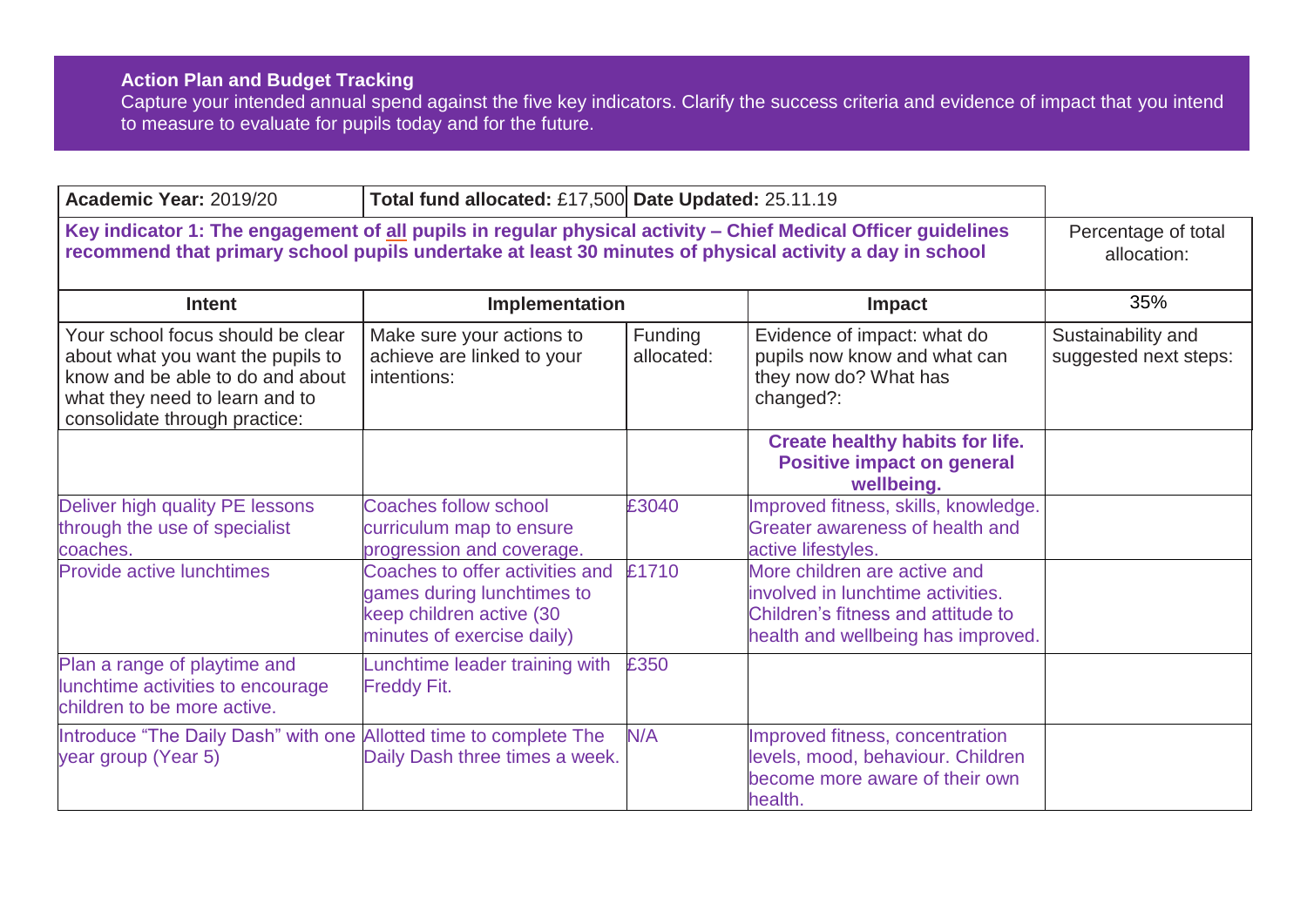| New equipment to encourage active Purchase equipment for active<br>playtimes, for PE lessons and after- playtimes, PE and extra-<br>school clubs.<br>(PESSPA = Physical Education, School Sport and Physical Activity) | curricular activities.                                                                                                                  | £1000<br>(£643 autumn<br>term)   | More sports and activities can be<br>played at lunchtime.<br>Key indicator 2: The profile of PESSPA being raised across the school as a tool for whole school improvement                         | Audit equipment termly.<br>Percentage of total<br>allocation: |
|------------------------------------------------------------------------------------------------------------------------------------------------------------------------------------------------------------------------|-----------------------------------------------------------------------------------------------------------------------------------------|----------------------------------|---------------------------------------------------------------------------------------------------------------------------------------------------------------------------------------------------|---------------------------------------------------------------|
| <b>Intent</b>                                                                                                                                                                                                          | Implementation                                                                                                                          |                                  | Impact                                                                                                                                                                                            | 2%                                                            |
| Your school focus should be clear<br>what you want the pupils to know<br>and be able to do and about<br>what they need to learn and to<br>consolidate through practice:                                                | Make sure your actions to<br>achieve are linked to your<br>intentions:                                                                  | Funding<br>allocated:            | Evidence of impact: what do<br>pupils now know and what can<br>they now do? What has<br>changed?:                                                                                                 | Sustainability and<br>suggested next steps:                   |
| Set up a Sports Ambassador<br>Council (one member from each<br>class) to meet each half term to<br>discuss ways to improve PESSPA.                                                                                     | BB to arrange meetings - add<br>dates to school diary. (summer<br>term onwards)                                                         | £15 (PE<br>ambassador<br>badges) | Raised profile of PESSPA<br>throughout school.<br>Sports ambassadors will<br>represent their class and share<br>views, ideas and opinions. They<br>will act as sporting role models<br>to others. |                                                               |
| To aim for The School Games<br>Mark: Bronze (government led<br>awards scheme)                                                                                                                                          | BB to attend drop-in session<br>and complete School Games<br><b>Mark application</b>                                                    | N/A                              | Whole school to recognise and<br>have recognised by government led<br>scheme their achievements and<br>commitment to PESSPA and<br>sporting competitions.                                         |                                                               |
| Whole school PE notice board to<br>include Spirit of the Games values.                                                                                                                                                 | BB to organise whole school<br>PE display. Sports<br>Ambassadors to help<br>maintain/update<br>competitions/clubs etc. (spring<br>term) | N/A                              | <b>Spirit of the Games values</b><br>implemented whole school<br>alongside our Christian values.                                                                                                  |                                                               |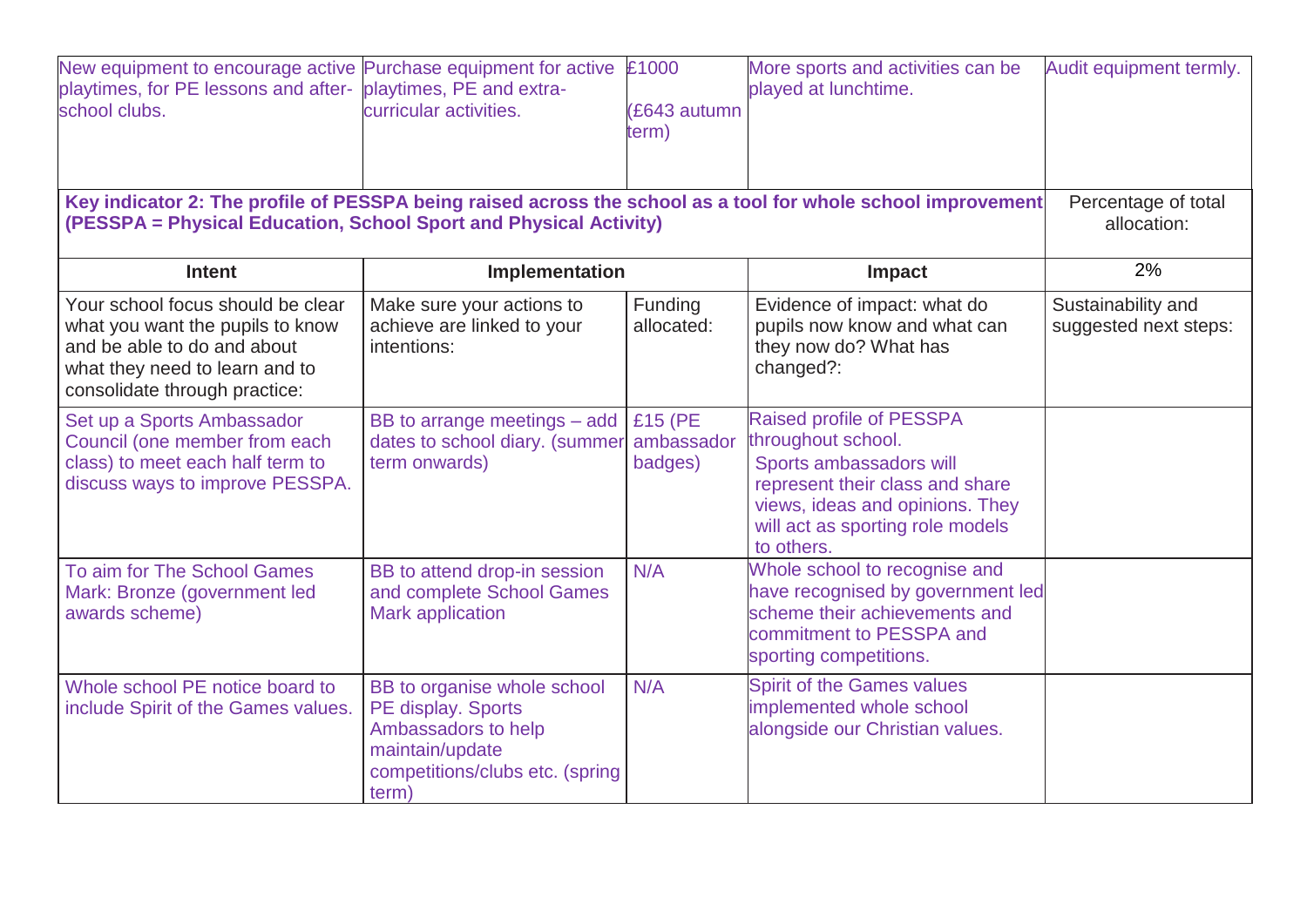| Celebrate sporting achievements (in Sports certificates and Spirit of N/A<br>and out of school) in the weekly<br>whole school celebration assembly<br>and weekly newsletter. | the games prizes awarded.<br>BB to send information/updates<br>to school office regarding<br>achievements and participation<br>at clubs/sports (in and out of<br>school) |                           | All children will learn from<br>lunchtime leaders how to play new<br>games and activities. Positive<br>impact on playground behaviours. |                                                |
|------------------------------------------------------------------------------------------------------------------------------------------------------------------------------|--------------------------------------------------------------------------------------------------------------------------------------------------------------------------|---------------------------|-----------------------------------------------------------------------------------------------------------------------------------------|------------------------------------------------|
| A range of playtime and lunchtime<br>activities available to all children.                                                                                                   | Lunchtime leaders to have<br>access to equipment in order to costs listed<br>set-up and run activities.                                                                  | <b>Equipment</b><br>above | All children to have positive<br>experience of an active day. Come<br>away with an understanding of<br>healthy eating.                  |                                                |
| Run 'Fitness Day' (4 <sup>th</sup> November<br>2019) Promote awareness of active<br>lifestyles and healthy eating.                                                           | Freddy Fit whole school.<br>Parents/carers invited to join in<br>with "wake up shake up"<br>routine in the morning.                                                      | £350                      |                                                                                                                                         |                                                |
|                                                                                                                                                                              | Key indicator 3: Increased confidence, knowledge and skills of all staff in teaching PE and sport                                                                        |                           |                                                                                                                                         | Percentage of total<br>allocation:             |
|                                                                                                                                                                              |                                                                                                                                                                          |                           |                                                                                                                                         |                                                |
| <b>Intent</b>                                                                                                                                                                | Implementation                                                                                                                                                           |                           | <b>Impact</b>                                                                                                                           | 3%                                             |
| Your school focus should be clear<br>what you want the pupils to know<br>and be able to do and about<br>what they need to learn and to<br>consolidate through practice:      | Make sure your actions to<br>achieve are linked to your<br>intentions:                                                                                                   | Funding<br>allocated:     | Evidence of impact: what do<br>pupils now know and what<br>can they now do? What has<br>changed?:                                       | Sustainability and<br>suggested<br>next steps: |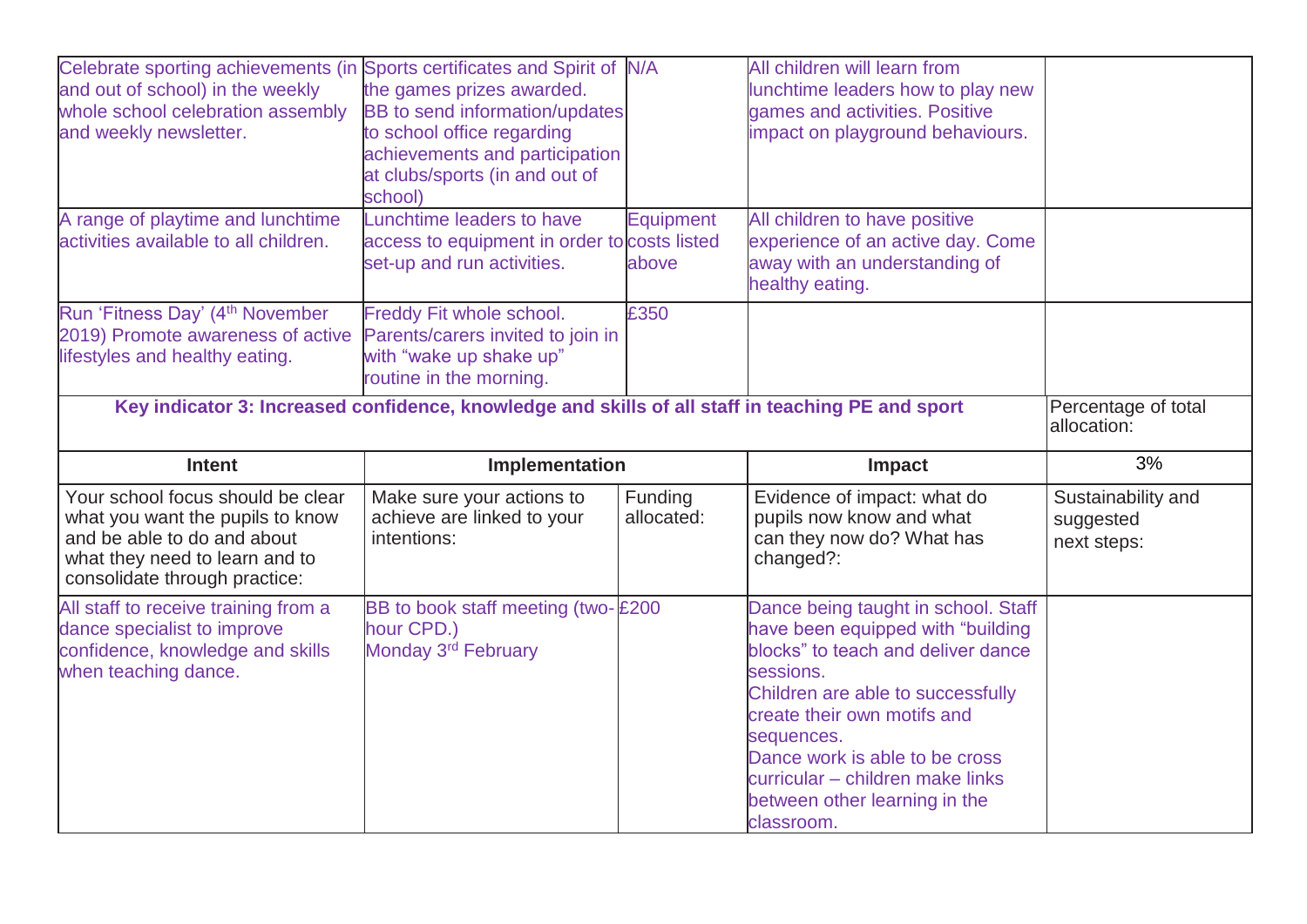| Relax Kids workshops. Adults and<br>children to be trained and skilled in<br>relaxation techniques.<br>Key indicator 4: Broader experience of a range of sports and activities offered to all pupils | CD to book "Wellbeing day"<br>Children to learn how the<br>brain works in relation to<br>stress and will be given<br>strategies to manage their<br>emotions and stress levels. | £250                  |                                                                                                   | Percentage of total<br>allocation:             |
|------------------------------------------------------------------------------------------------------------------------------------------------------------------------------------------------------|--------------------------------------------------------------------------------------------------------------------------------------------------------------------------------|-----------------------|---------------------------------------------------------------------------------------------------|------------------------------------------------|
| <b>Intent</b>                                                                                                                                                                                        | Implementation                                                                                                                                                                 |                       | <b>Impact</b>                                                                                     | 20%                                            |
| Your school focus should be clear<br>what you want the pupils to know<br>and be able to do and about<br>what they need to learn and to<br>consolidate through practice:                              | Make sure your actions to<br>achieve are linked to your<br>intentions:                                                                                                         | Funding<br>allocated: | Evidence of impact: what do<br>pupils now know and what<br>can they now do? What has<br>changed?: | Sustainability and<br>suggested<br>next steps: |
| <b>Additional achievements:</b>                                                                                                                                                                      |                                                                                                                                                                                |                       |                                                                                                   |                                                |
| Provide a range of extra-curricular<br>activities (led by coaches and<br>teachers) to help increase the<br>number of children participating in<br>after school clubs.                                | Sports ambassadors to ask<br>classmates about what extra-<br>curricular activities they would<br>like.                                                                         | £3420 (SCFC)          |                                                                                                   |                                                |
|                                                                                                                                                                                                      | All staff to keep registers of<br>attendance at extra-curricular<br>activities.                                                                                                |                       |                                                                                                   |                                                |
|                                                                                                                                                                                                      | Target inactive children and<br>find out what extra-curricular<br>activities they would like to do.                                                                            |                       |                                                                                                   |                                                |